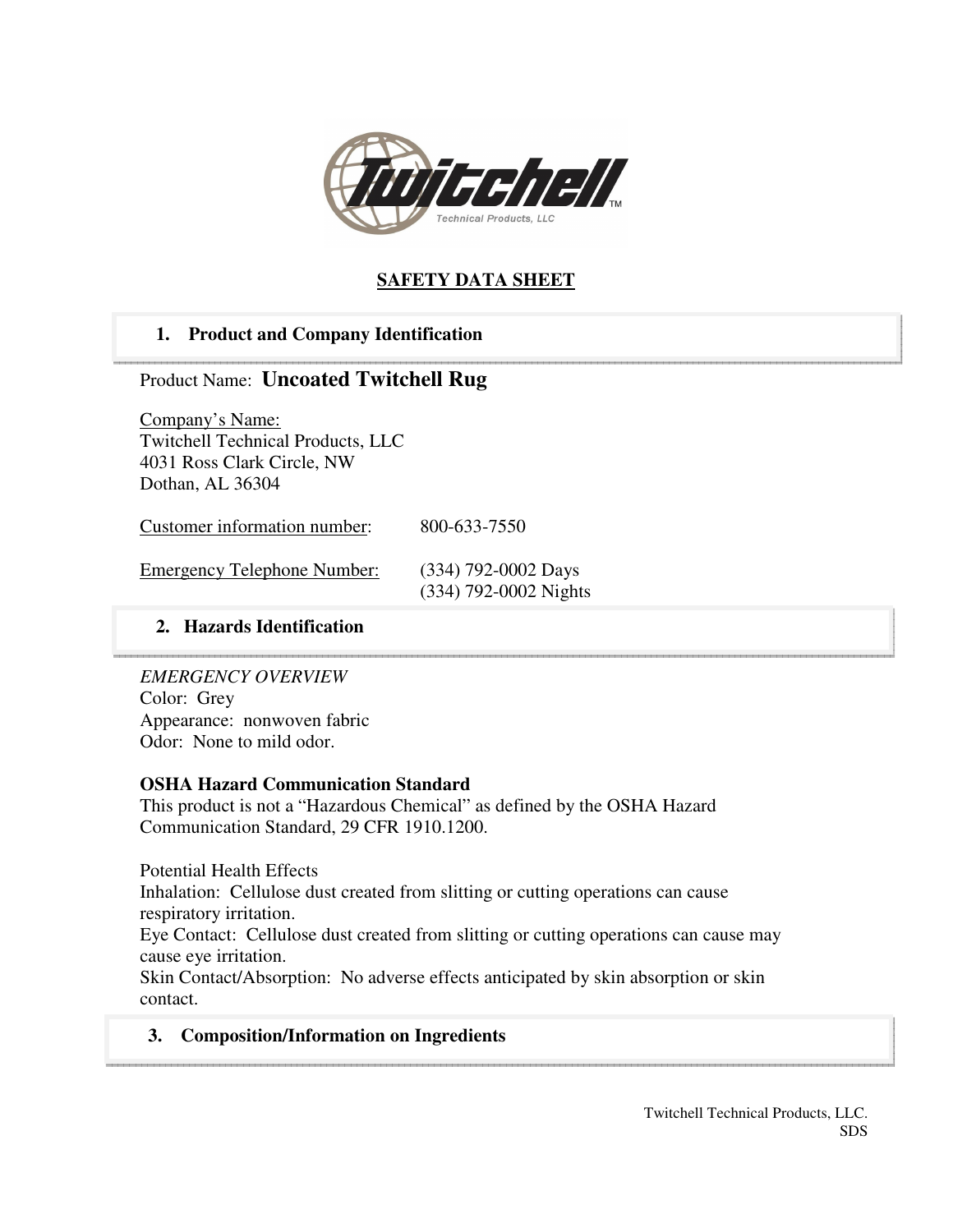#### **HAZARDOUS INGREDIENTS HAZARDOUS COMPONENTS % CAS# OSHA PEL**

Note: Pigments, vehicles, and additives are fully encapsulated in resin and are not expected to cause any hazardous conditions when processed in accordance with good manufacturing practices.

# **4. First Aid Measures**

Eye Contact: Flush with water if irritation occurs Skin Contact: Not required Inhalation: Not required Ingestion: First aid is normally not required

### **5. Fire-Fighting Measures**

Avoid temperatures above 200°F.

Avoid extreme conditions of heat and humidity. Do not store near open flames. Extinguishing Media: Use water fog, foam, dry chemicals or carbon dioxide to extinguish flames.

### **6. Accidental Release Measures**

Steps to be taken in case material is released or spilled: If material is not contaminated, return to proper package for use. If material is contaminated, place in proper container for disposal.

#### **7. Handling and Storage**

Precautions to be taken in handling and storage: Store woven fabric in a warehouse equipped with a sprinkler system. Avoid temperatures above 200°F. Avoid extreme conditions of heat and humidity. Do not store near open flames.

#### **8. Exposure Controls/Personal Protection**

#### *SPECIAL PROTECTION INFORMATION*

Respiratory Protection: Not required; however, use of adequate ventilation is good industrial practice. If dust is generated and ventilation is inadequate, use MOSH/NISHA certified respirator that will protect against dust.

Protective Gloves: Not needed

Eye Protection: No significant irritation expected other than possible mechanical irritation. Eye wash station and safety shower should be near work area. Other Protective Equipment: Not needed.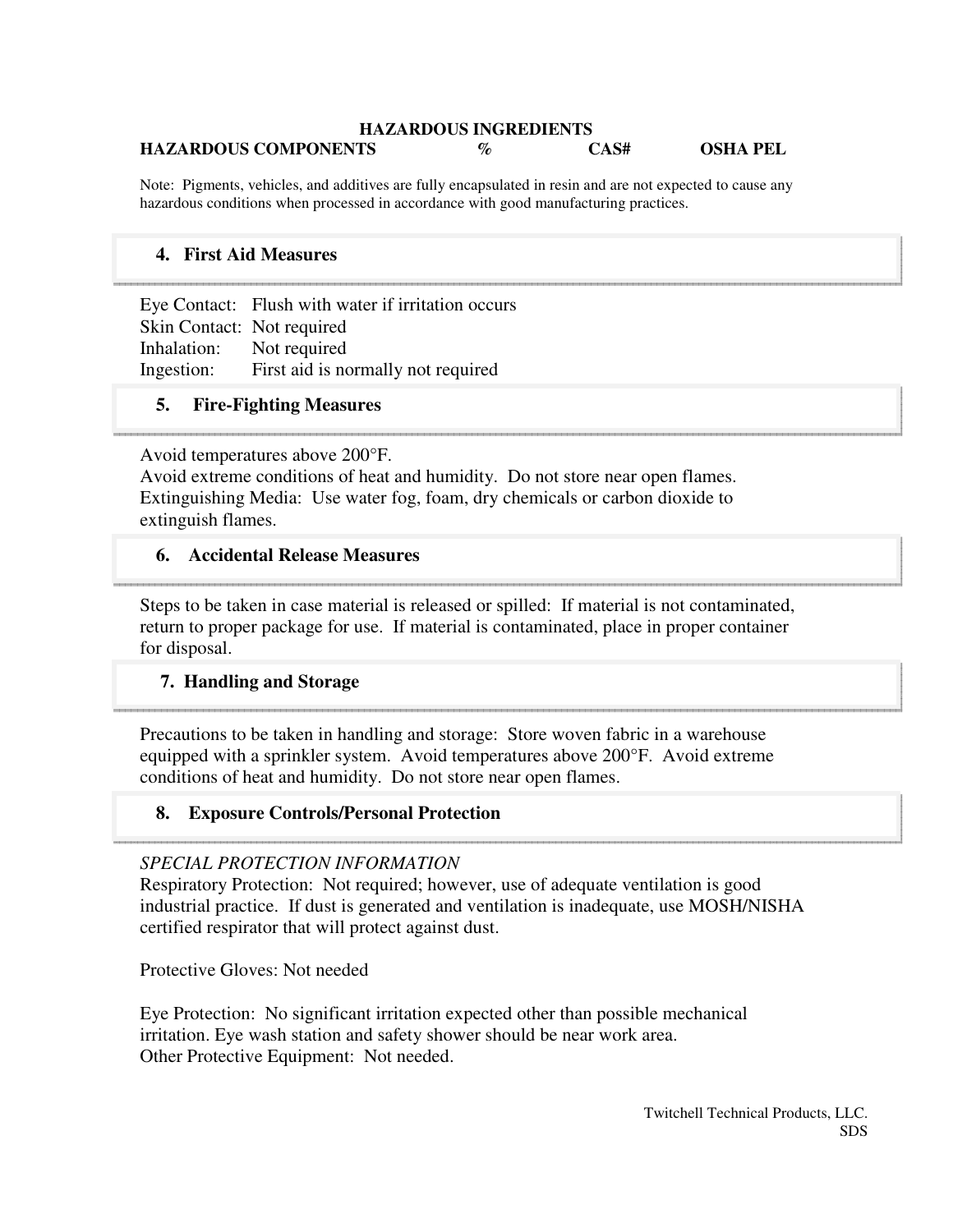# **9. Physical and Chemical Properties**

*CHEMICAL AND PHYSICAL DATA*  Solubility in Water: Negligible, below 0.1%. Appearance and Odor: None to mild odor. Cellulose dust created from slitting or cutting operations can cause respiratory irritation. Melting Point: 160°C (230°F) Flash Point N/A Auto Ignition  $>357^{\circ}C$  (625°F)

### **10. Stability and Reactivity**

Stability/Instability: Stable Conditions to Avoid: Keep away from sparks or flame Incompatibility (Materials to Avoid): Strong Oxidizers Hazardous Polymerization: May Occur

### **11. Toxicological Information**

Eye effects: Not toxic Skin effects: Not toxic Target Organs: None Mutagenitive and Reproductive Effects: Not considered to be a hazard

#### **12. Ecological Information**

Environmental Data: Not expected to be hazardous to the environment in present form.

#### **13. Disposal Considerations**

Waste Disposal Methods: Sweep up waste fabric and recycle, incinerate, or landfill in conformity to federal, state or local disposal regulations.

#### **14. Transport Information**

DOT classification: Non-hazardous

#### **15. Regulatory Information**

This product may contain ingredients in the fiber lubricant and additives in 'De Minimus" quantities, which would be listed in SARA 311/313: Acute Health Hazard. At levels under 0.01% by weight, no "Reportable Quantities" will be reached with typical fabric inventories.

#### **16. Other Information**

Twitchell Technical Products, LLC. The control technical Products, LLC. The control technical Products, LLC.